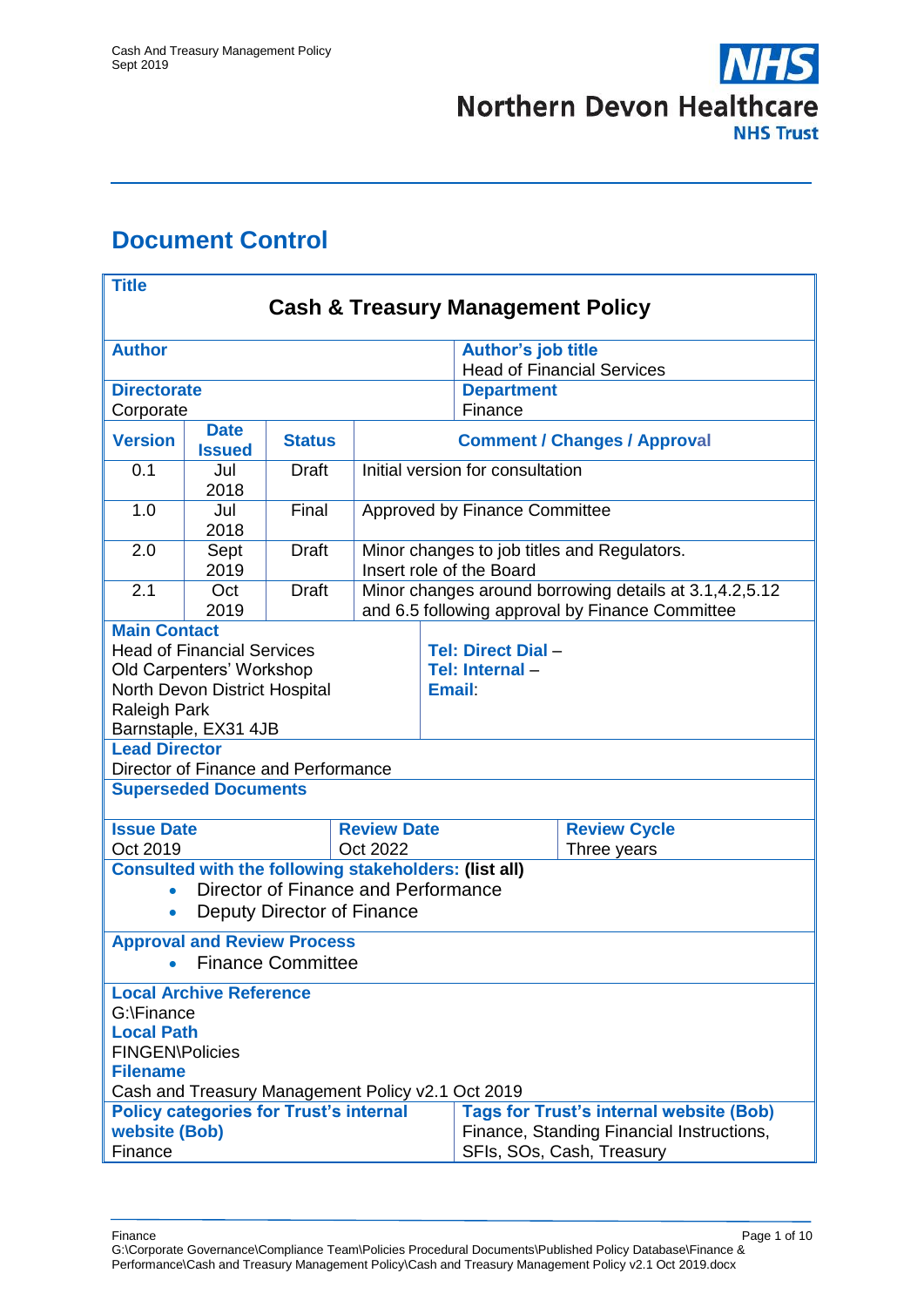

# **CONTENTS**

| 1.  |                                                                          |  |
|-----|--------------------------------------------------------------------------|--|
| 2.  |                                                                          |  |
|     |                                                                          |  |
|     |                                                                          |  |
|     |                                                                          |  |
|     |                                                                          |  |
| 3.  |                                                                          |  |
|     |                                                                          |  |
|     |                                                                          |  |
|     |                                                                          |  |
|     |                                                                          |  |
|     |                                                                          |  |
|     |                                                                          |  |
|     |                                                                          |  |
|     |                                                                          |  |
| 4.  |                                                                          |  |
| 5.  |                                                                          |  |
| 6.  |                                                                          |  |
| 7.  |                                                                          |  |
| 8.  | Monitoring Compliance with and the Effectiveness of the Policy  9        |  |
|     |                                                                          |  |
|     | Process for Implementation and Monitoring Compliance and Effectiveness 9 |  |
| 9.  |                                                                          |  |
| 10. |                                                                          |  |
|     |                                                                          |  |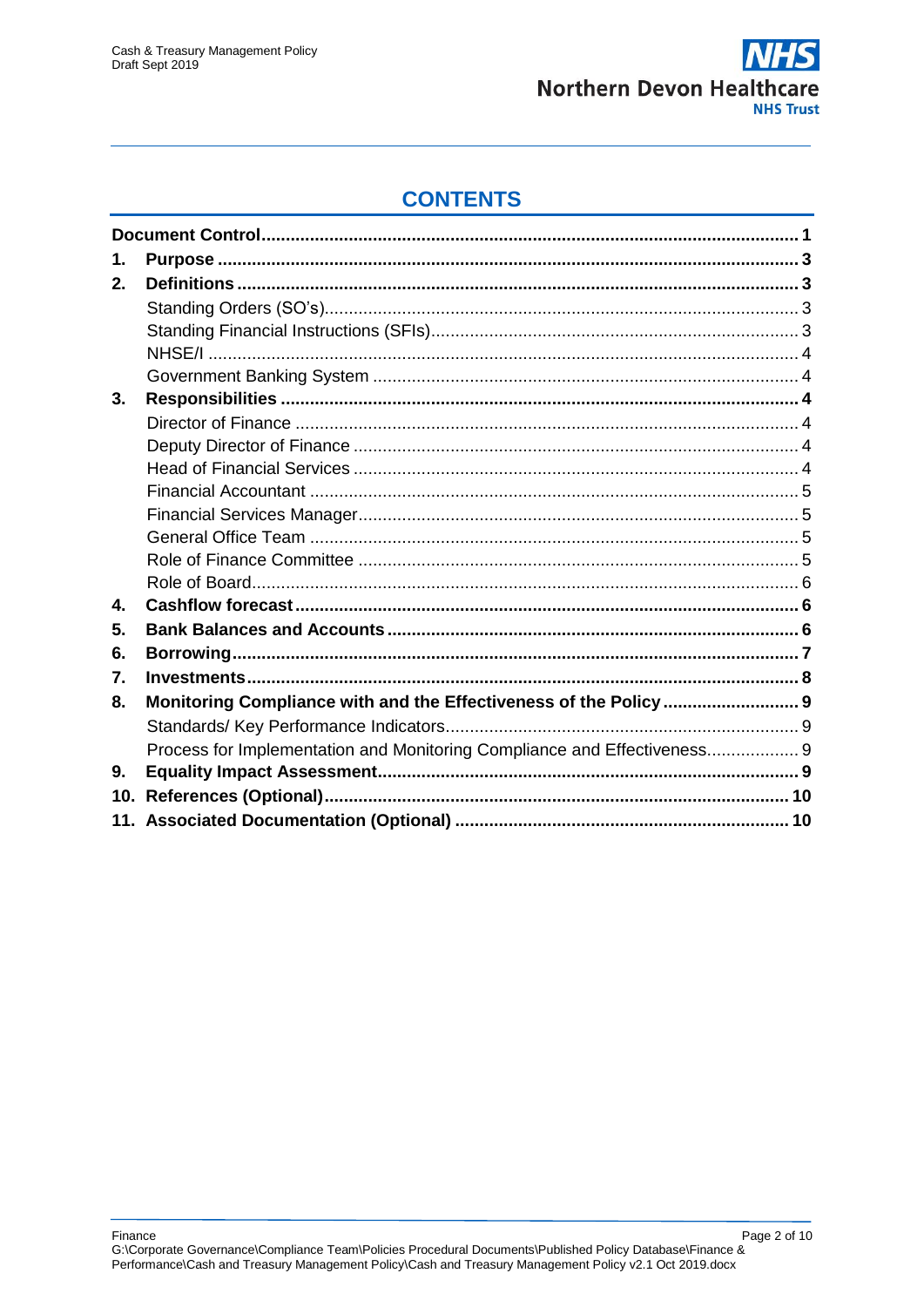

#### <span id="page-2-0"></span>**1. Purpose**

- **1.1.** The Standing Financial Instructions of the Trust detail financial responsibilities, policies and procedures to be adopted by the Trust.
- **1.2.** The purpose of this document is to detail the Trust's policy on cash and treasury management within the organisation. The policy identifies the approach that the Trust is expected to follow in this area and establishes an environment in which all objectives and activities are clearly defined. This covers both its revenue cash position and its funding of the capital programme. The policy also identifies the procedures to be followed in the day to day cash management of the cash position.
- **1.3.** The policy relates solely to exchequer funds and not charitable funds or patients monies. Treasury management does not distinguish between revenue and capital cash; both are classed as cash resources and form part of the treasury management cashflow calculation.
- **1.4.** The policy applies to the senior management team and all finance staff.
- **1.5.** Implementation of this policy will ensure that:
	- accurate cash forecasts are provided.
	- adequate levels of funding are available at all times,
	- financial risks associated with holding insufficient or excess cash balances are identified and managed,
	- all cash transactions are adequately documented and appropriately authorised, and
	- the relationship with the Capital and Cash Team at the NHSE/I with regards to cash forecasts and any subsequent borrowing requirements are managed and maintained.

# <span id="page-2-1"></span>**2. Definitions**

## **Standing Orders (SO's)**

<span id="page-2-2"></span>**2.1.** Standing Orders (SOs), Reservation and Delegation of Powers and Standing Financial Instructions form a central part of the Trust's governance framework. They protect the interests of the Trust and its staff and provide a regulatory and business framework for the conduct of Trust business.

## **Standing Financial Instructions (SFIs)**

<span id="page-2-3"></span>**2.2.** Standing Financial Instructions (SFIs) detail the financial responsibilities, policies and procedures adopted by the Trust. They are designed to ensure that the Trust's financial transactions are carried out in accordance with the law and with Government policy in order to achieve probity, accuracy, economy, efficiency and effectiveness.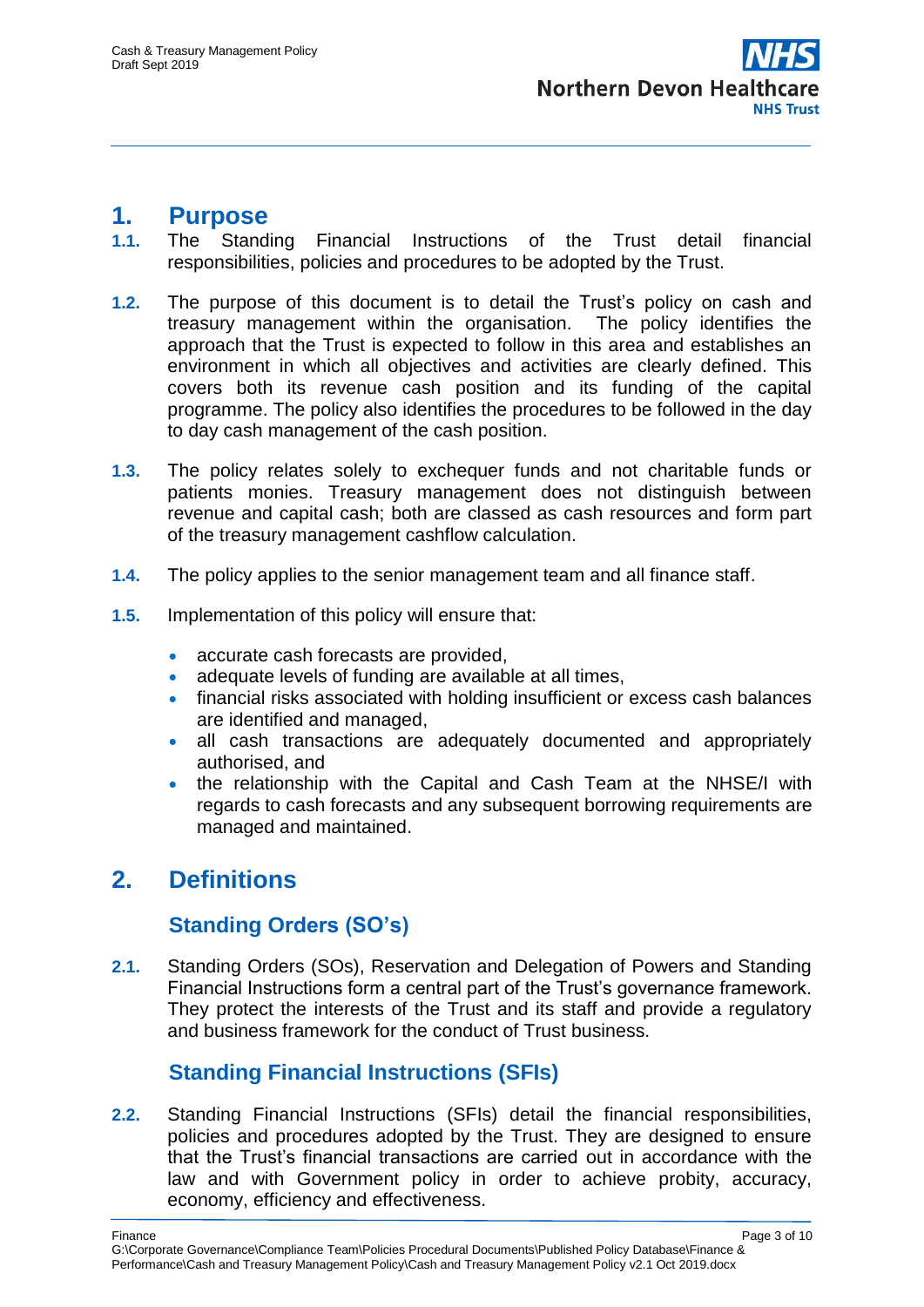

#### **NHSE/I**

<span id="page-3-0"></span>**2.3.** NSHE/I is the abbreviation for NHS England / Improvement who have combined to make one Regulator for the NHS. They are the monitoring authority for the Trust and the lead contact for arranging financial support if deemed necessary.

## **Government Banking System**

<span id="page-3-1"></span>**2.4.** The Trust is not permitted to hold funds in commercial bank accounts; all banking arrangements must be provided through this service.

# <span id="page-3-3"></span><span id="page-3-2"></span>**3. Responsibilities**

## **Director of Finance**

- **3.1.** The Director of Finance is responsible to the Board for all aspects of cash management in the Trust. The Director of Finance will:
	- Ensure that the Trust cash management is carried out in line with this policy, SOs and SFIs,
	- Ensure that any borrowing is necessary and in line with Trust plans and agreed with NHSE/I,
	- Ensure proper safeguards are in place for the security of the Trust's funds by ensuring that approved bank mandates are in place for all accounts, and that these are regularly reviewed and updated for any changes in signatories and authority levels, and
	- Submit borrowing requests to the Board for approval.

## **Deputy Director of Finance**

- <span id="page-3-4"></span>**3.2.** The Deputy Director of Finance is responsible for:
	- Fulfilling the role of Director of Finance, in respect of the above, in the absence of the Director,
	- Ensuring that the staff performing the cash management function are adequately experienced, trained and supported to carry out their role
	- Oversee the management of the cash management function and,
	- Approve the detailed cash forecasting and submit any borrowing requests to the Trust Board

## **Head of Financial Services**

- <span id="page-3-5"></span>**3.3.** The Head of Financial Services will:
	- Manage the cash function, ensuring that policies and procedures are adhered to,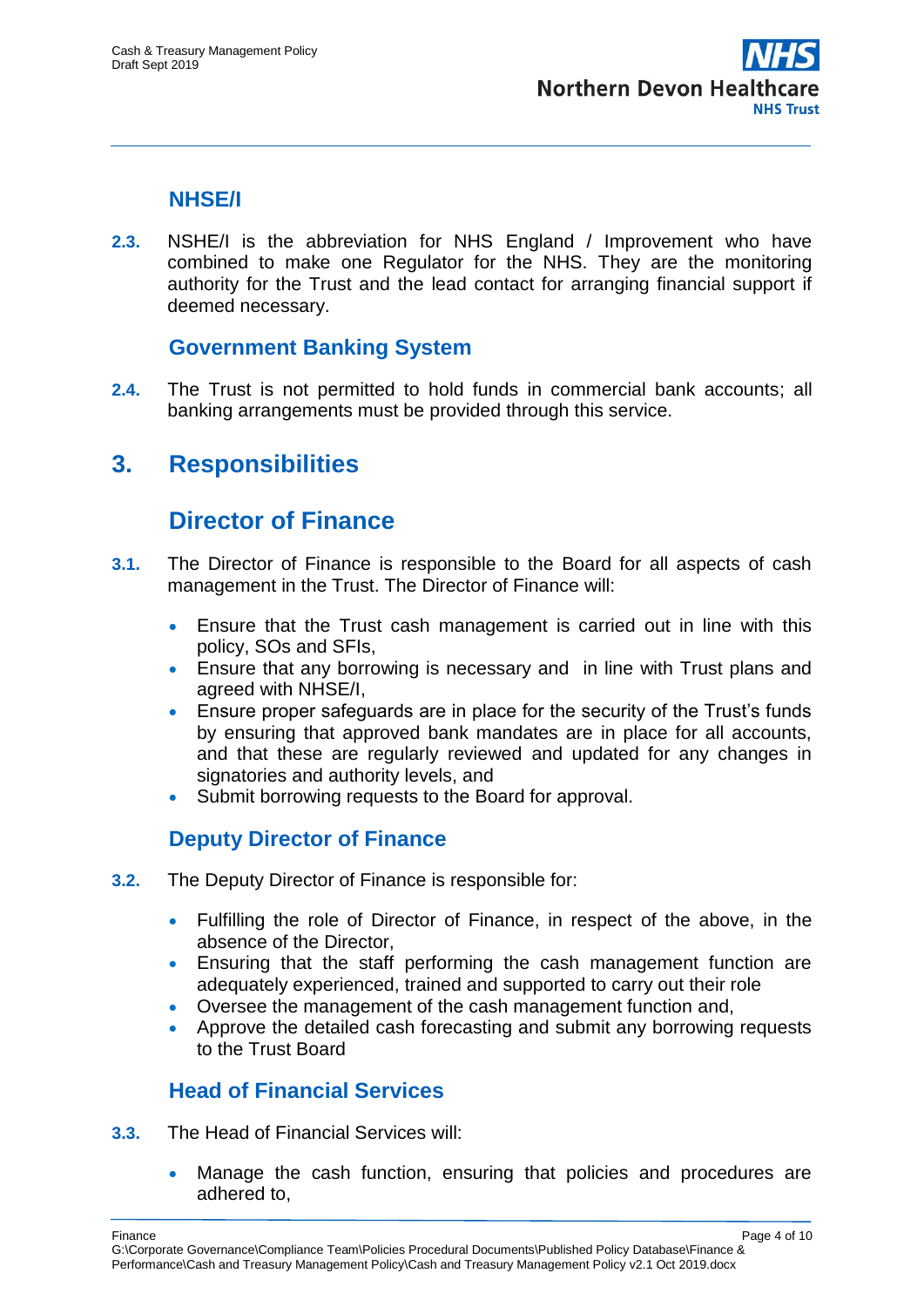- Update cash management policies and procedures, when necessary, for approval by the Finance Committee,
- Oversee and review the detailed cash forecasting Make recommendations and escalate issues, when necessary, to the Director/Deputy Director of Finance, and
- Have management responsibility and oversee the operational management and performance of the Cash Management function.

## **Financial Accountant**

- <span id="page-4-0"></span>**3.4.** The Financial Accountant will:
	- Review the cashflow monthly and produce the updated forecast for submission to NHSE/I,
	- Manage any associated borrowings paperwork associated with requests for financial assistance, and
	- Act as the main point of contact with NHSI Capital and Cash Team.

## **Financial Services Manager**

- <span id="page-4-1"></span>**3.5.** The Financial Services Manager will:
	- Ensure the daily cashflow is kept up to date with actual bank entries, and that forecast items are replaced with actuals as they arise, and
	- Review the cashflow to approve the level of twice-weekly creditor payment runs.

## **General Office Team**

- <span id="page-4-2"></span>**3.6.** The General Office Team will:
	- Download the bank statement on a daily basis and ensure all items are entered onto the Integra finance system, and
	- Enter the daily bank statement onto the cashflow spreadsheet ensuring the balance reconciles to the bank account.

## **Role of Finance Committee**

- <span id="page-4-3"></span>**3.7.** The Finance Committee will:
	- Approve the Cash and Treasury Management Policy on behalf of the Trust Board, and
	- Ensure that the policy is followed through reviews of the cash position included in the monthly integrated finance report.

Finance Page 5 of 10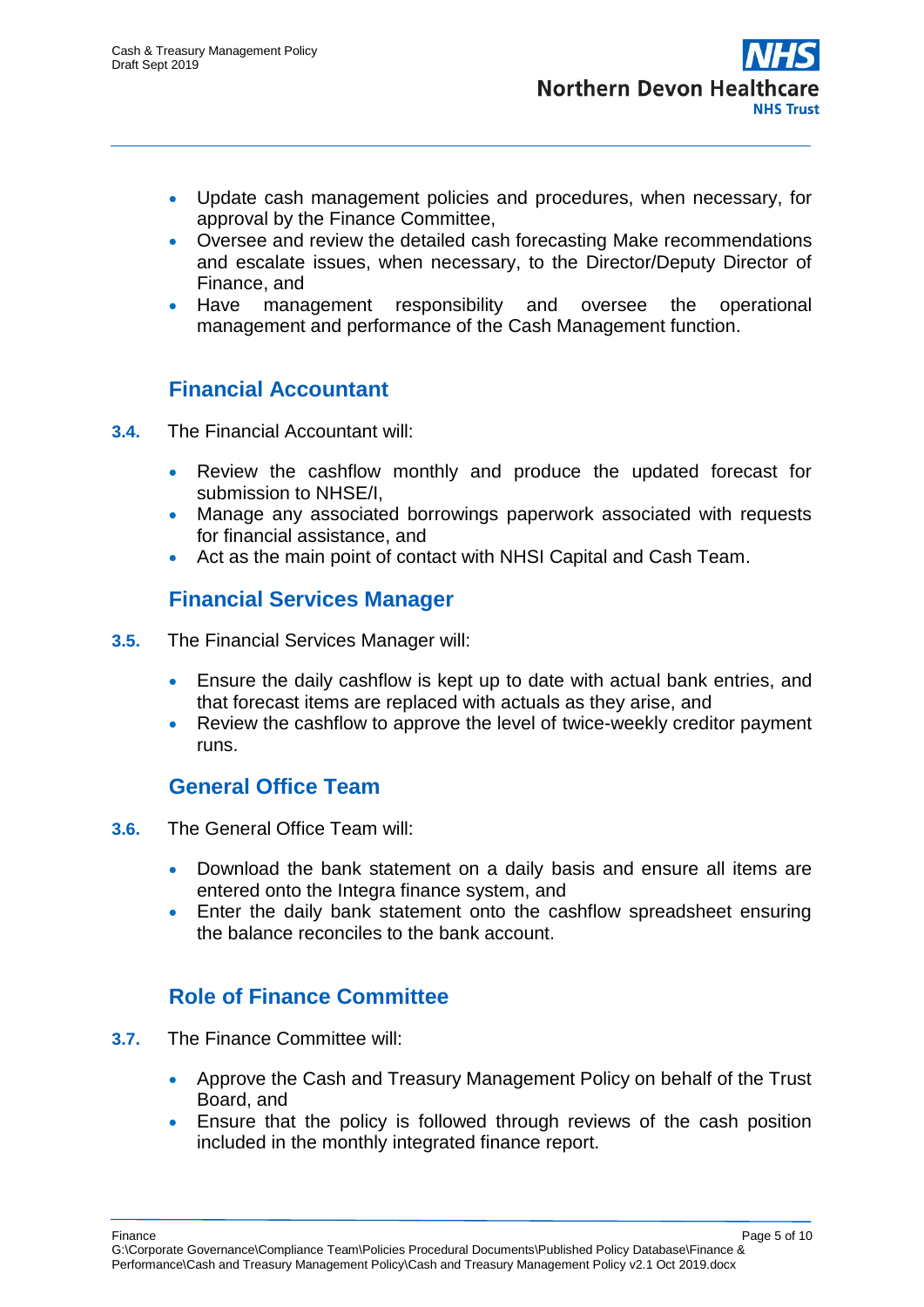

## **Role of Board**

- <span id="page-5-0"></span>**3.8.** The Board will:
	- Approve the annual operating cashflow forecast for the upcoming budget year including the profile of working capital loan requirements,
	- Authorise the Director on behalf of the Board to submit borrowing drawdown request in accordance with the cash flow profile to NHSE/I and the Department of Health and Social Care, and
	- Receive reviews of the cash position included in the monthly integrated finance report.

# <span id="page-5-1"></span>**4. Cashflow forecast**

- **4.1.** The annual operating cash flow forecast will be prepared in advance of the start of the financial year in line with the cash flow submitted to NHSE/I as part of the annual planning process and approved by the Board.
- **4.2.** The cash flow spreadsheet will be updated on a daily basis in conjunction with monitoring of the Trust's bank accounts. This will ensure that
	- All financial obligations can be met as they fall due;
	- Borrowing is a last resort and only taken as required. The Trust will not borrow in advance of need,
	- **Borrowing costs are kept to a minimum,**
	- Surplus cash achieves the best rate of return, and
	- The Board is kept informed of the Trust's on-going cash position through the integrated finance report.
- **4.3.** The operating cash flow forecast will be reviewed on a monthly basis by the Head of Financial Services who will determine whether any cash shortfalls are anticipated. The operating cash flow forecast will be submitted each month to NHSE/I with regards to the requirement to seek any financial assistance or repay any assistance previously received.

# <span id="page-5-2"></span>**5. Bank Balances and Accounts**

- **5.1.** The Trust is required to hold its funds in a designated GBS account.
- **5.2.** Bank accounts will not have overdraft balances.
- **5.3.** As prescribed by the terms of its working capital loan facility the Department of Health and Social Care requires the Trust must have a minimum cash balance of £1.2m at all times.

Finance Page 6 of 10 G:\Corporate Governance\Compliance Team\Policies Procedural Documents\Published Policy Database\Finance & Performance\Cash and Treasury Management Policy\Cash and Treasury Management Policy v2.1 Oct 2019.docx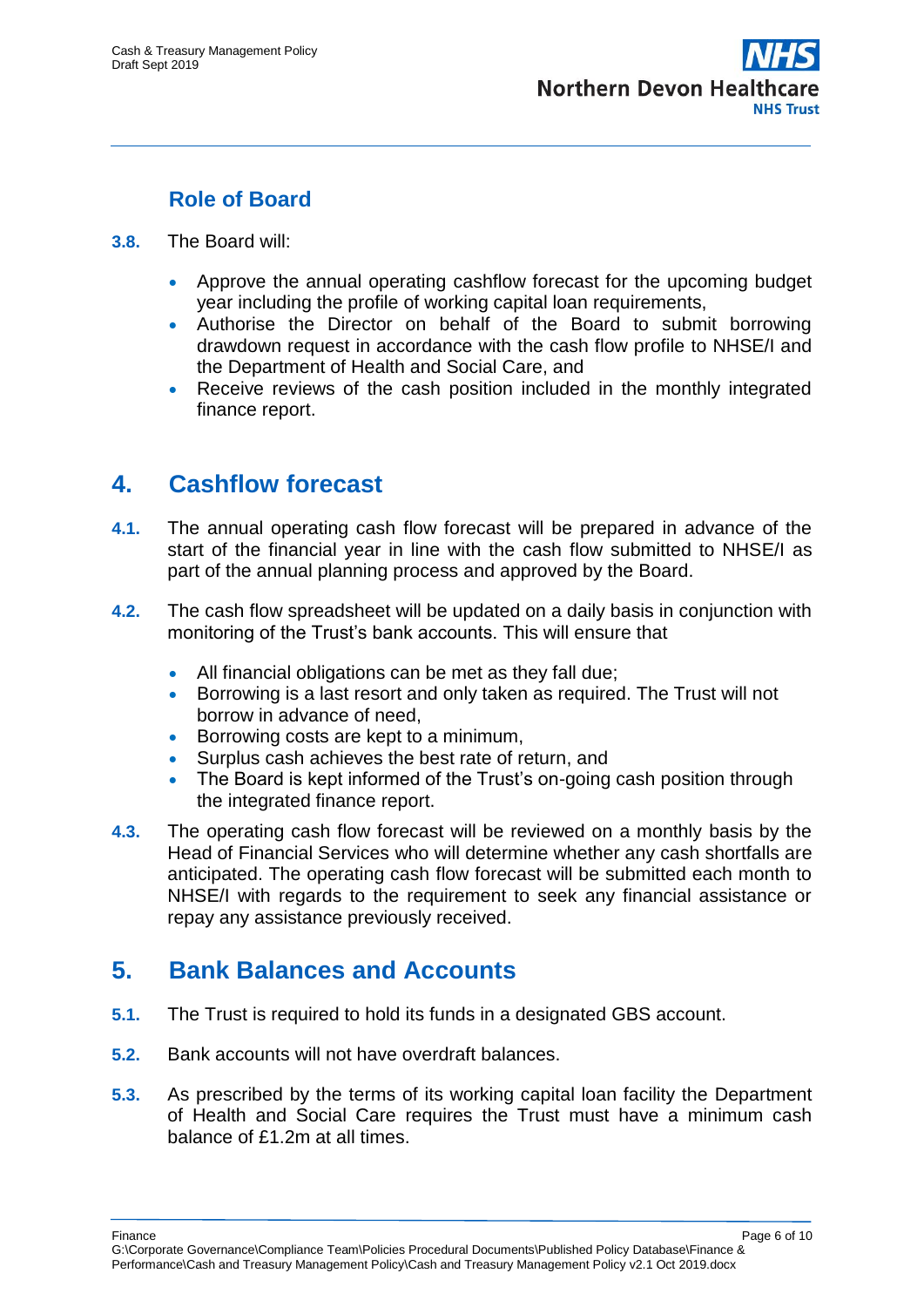- **5.4.** Any surplus cash should achieve the best possible rate of return with the proviso that the Trust is obliged to lodge surplus cash with the Government Banking Service.
- **5.5.** Cash flow will be monitored by good management of working capital.
- **5.6.** Significant debtor and creditor balances are to be reviewed and not to be accumulated causing future cash flow issues unless completely unavoidable.
- **5.7.** Large prepayments are to be avoided unless a clear revenue saving can be identified.
- **5.8.** Stock levels are to be maintained at a minimum but safe level to the Trust.
- **5.9.** All staff will support effective cash management in the Trust by ensuring that all invoices for payment receive prompt attention and are passed to the payments team.
- **5.10.** The payments team will comply with the Better Payment Practice Code, i.e. payment within 30 days of receipt of an invoice or prompt resolution of a query.
- **5.11.** Staff with responsibility for providing goods or services to other parties will ensure that invoices are raised promptly.
- **5.12.** In the event of any unavoidable cash shortage, the Trust will take the following actions, in line with regulator expectations:
	- **Ensure maximum debtor balances are collected,**
	- Review of VAT return and associated payment timings,
	- Request short term cash support via NHSE/I and Department of Health and Social Care,
	- Optimise contract payment terms with commissioners,
	- Agree extended creditor terms with suppliers wherever possible, and
	- As a last resort, it may be necessary to delay the monthly payment of PAYE and NI to HMRC or Superannuation to the Pensions Authority (subject to approval of the Director of Finance).

# <span id="page-6-0"></span>**6. Borrowing**

- **6.1.** Borrowing requirements will be determined by the Director of Finance, or nominated Deputy, with recommendations from the Head of Financial **Services**
- **6.2.** Borrowing will always be a last resort, within the constraint of meeting payment obligations.
- **6.3.** Any borrowing will be subject to Board, NHSE/I and Department of Health and Social Care approval in line with prescribed deadlines for submission.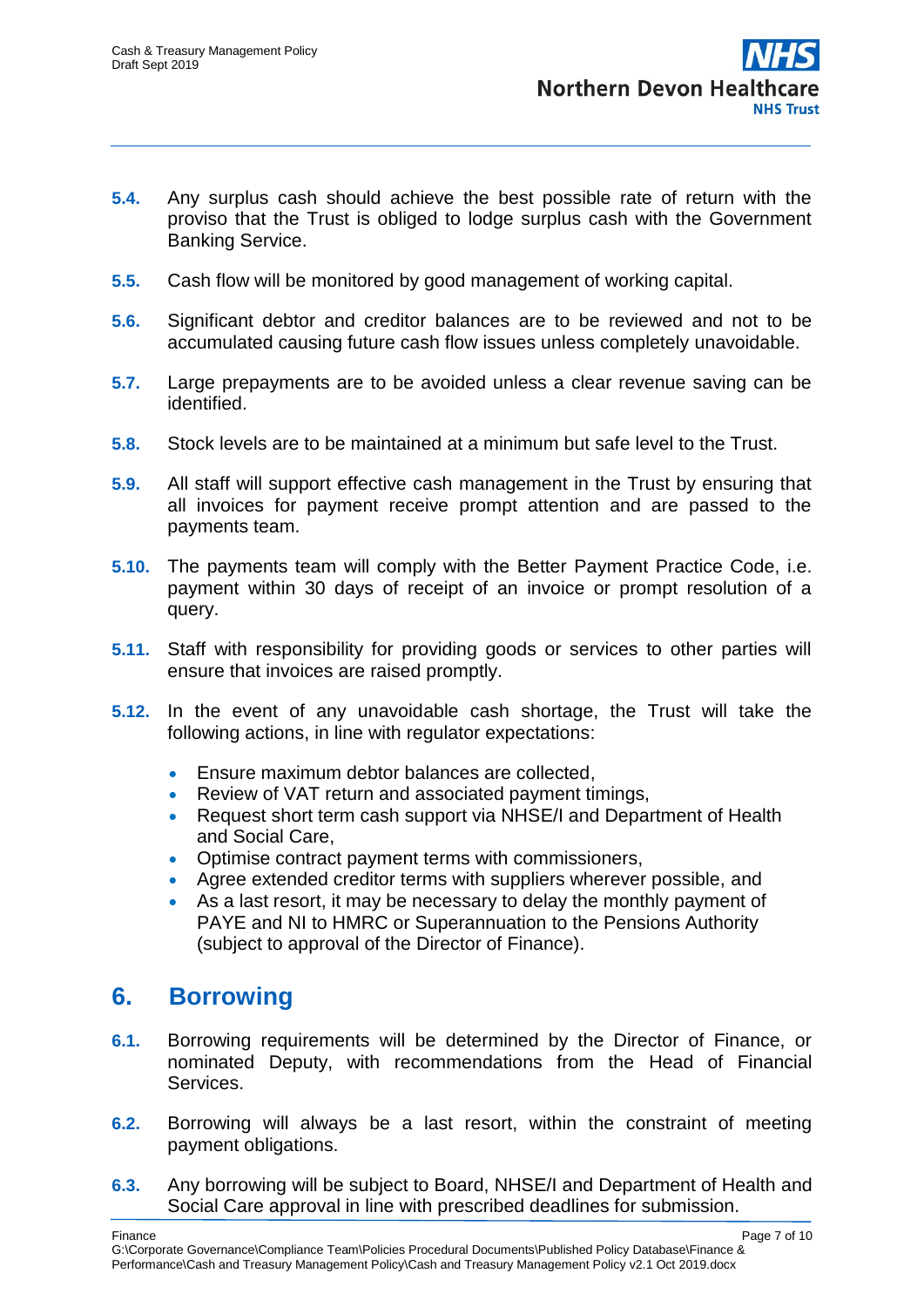

- **6.4.** Borrowing will be restricted to the minimum required to meet expected shortfalls and will not be taken in advance of need.
- **6.5.** Cash will never be borrowed with a view to Treasury investment.
- **6.6.** There are a range of circumstances in which the Department of Health and Social Care provides funding as follows:
	- Normal course of Business: for capital investment and/or to support short term working capital requirements where there is evidence of longer term viability and ability to repay.
	- Interim Support: The department may provide loans and in exceptional circumstances, Public Dividend Capital (PDC) to FTs or NHS Trusts which are in financial difficulty but only in such circumstances where it is necessary to support the continued delivery of services. This finance is normally a precursor to a longer-term Recovery Plan.
	- Planned Term Support: Where a Recovery Plan is developed and agreed, longer term financial support is available. This support is expected to provide sufficient certainty and stability to aid recovery.
- **6.7.** The type of support required will be decided between the Board, NHSE/I and Department of Health and Social Care in line with the prescribed criteria.

## <span id="page-7-0"></span>**7. Investments**

- **7.1.** The Financial Services Manager will identify surplus cash balances by monitoring:
	- The daily cash balance in the cash flow forecast; and
	- The short-term cash flow forecast to meet current obligations.
- **7.2.** If surplus cash funds are identified, the Financial Services Manager will check that:
	- At least £500,000 over and above planned expenditure levels is available instantly,
	- Sufficient cash will remain with the Trust's GBS account to meet all the Trust's projected financial commitments before the return of the investment, and
	- The Trust's minimum cash balance does not fall below £1.2m during the period of investment.
- **7.3.** Following these checks, if it is determined that surplus cash balances are available for investment then:
	- The Financial Services Manager contacts the National Loans Fund to invest the surplus available,
	- The amount to be invested is recorded on the cash flow spreadsheet with the planned return date and estimated interest receipt, and
	- Confirming the return of the funds invested on the date due.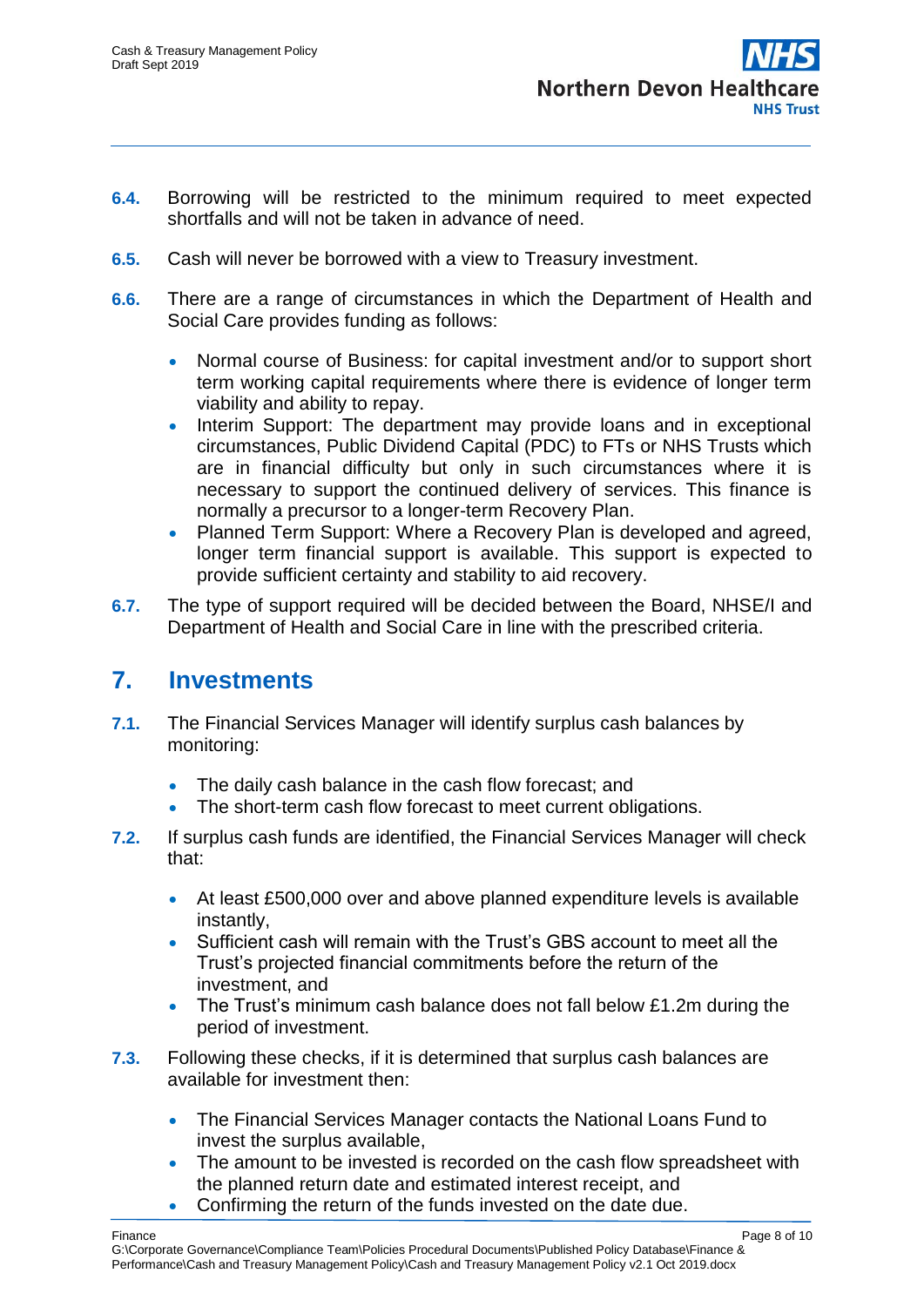

## <span id="page-8-0"></span>**8. Monitoring Compliance with and the Effectiveness of the Policy**

#### **Standards/ Key Performance Indicators**

- <span id="page-8-1"></span>**8.1.** Key performance indicators comprise:
	- The Trust's bank balance will not fall below permissible levels as agreed by NHSE/I.
	- Adherence to the Public Sector Better Payments Practice Code as an indicator of effective cash management

#### <span id="page-8-2"></span>**Process for Implementation and Monitoring Compliance and Effectiveness**

- **8.2.** Following ratification this policy will be added to the policies section on BOB.
- **8.3.** The document author will be responsible for agreeing the training requirements associated with the policy with the Director of Finance.
- **8.4.** The cash and treasury management framework and controls will be subject to regular internal and external audit reviews. Any non-compliance will be reported to the Audit Committee.

# <span id="page-8-3"></span>**9. Equality Impact Assessment**

**9.1.** The author must include the Equality Impact Assessment Table and identify whether the policy has a positive or negative impact on any of the groups listed. The Author must make comment on how the policy makes this impact.

| <b>Group</b>          | <b>Positive</b><br><b>Impact</b> | <b>Negative</b><br><b>Impact</b> | <b>No</b><br><b>Impact</b> | <b>Comment</b> |
|-----------------------|----------------------------------|----------------------------------|----------------------------|----------------|
| Age                   |                                  |                                  | X                          |                |
| Disability            |                                  |                                  | Х                          |                |
| Gender                |                                  |                                  | X                          |                |
| Gender Reassignment   |                                  |                                  | X                          |                |
| Human Rights (rights  |                                  |                                  | X                          |                |
| to privacy, dignity,  |                                  |                                  |                            |                |
| liberty and non-      |                                  |                                  |                            |                |
| degrading treatment), |                                  |                                  |                            |                |
| marriage and civil    |                                  |                                  |                            |                |
| partnership           |                                  |                                  |                            |                |
| Pregnancy             |                                  |                                  | X                          |                |
| Maternity and         |                                  |                                  | X                          |                |
| <b>Breastfeeding</b>  |                                  |                                  |                            |                |

#### **Table 1:Equality impact Assessment**

Finance Page 9 of 10

G:\Corporate Governance\Compliance Team\Policies Procedural Documents\Published Policy Database\Finance & Performance\Cash and Treasury Management Policy\Cash and Treasury Management Policy v2.1 Oct 2019.docx